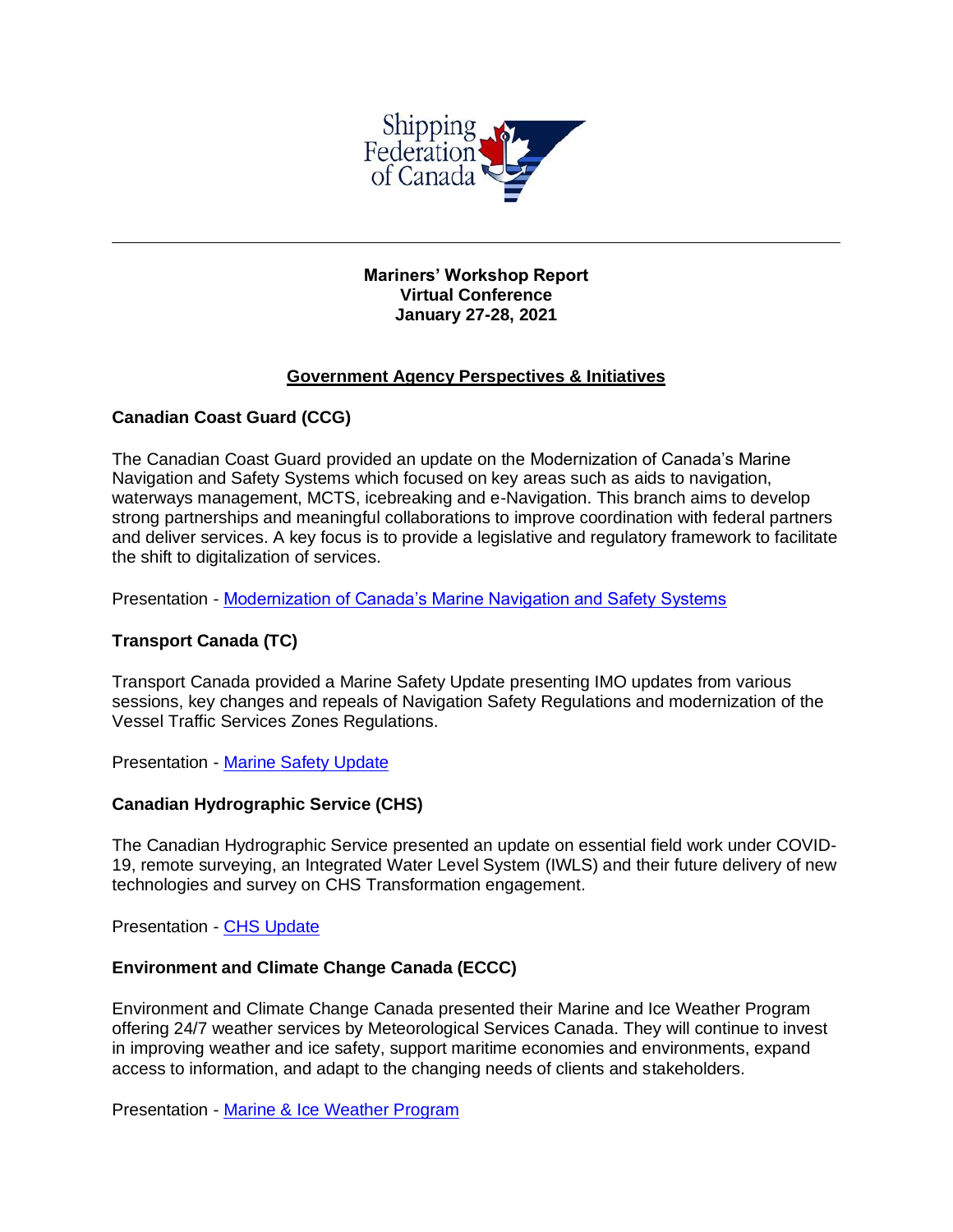## **National Research Council Canada (NRCC)**

An update from the National Research Council provided an overview of Canada's Digital Seaway and enabling Maritime Autonomous Surface Ships (MASS) in Canadian waters.

Presentation - [NRCC Update](file:///C:/Users/mclark/Documents/Mariners)

### **St. Lawrence Seaway Management Corporation (SLSMC)**

The St. Lawrence Seaway Management Corporation provided a navigation season review and an update on high water levels and high flows. The upper Great Lakes currently contain high quantities of water and due to less ice coverage, the opportunity exists to flush out water from the Lakes. In spring 2020, mariners identified five high-risk areas for navigating in high flows which are available on the Seaway [website](https://www.glslw-glvm.com/R2/jsp/R2.jsp?language=E&loc=EV00.jsp) for mariner access. The Seaway continues to refine models and assess the needs for onsite instrumentation current meters.

Presentation - [SLSMC Update](file:///C:/Users/mclark/Documents/Mariners)

### **United States Coast Guard (USCG)**

The United States Coast Guard shared their aids to navigation update and outlined their 2021 initiatives for planned work in waterway performance, charting and data exchange, and aids to navigation.

Presentation - [Aids to Navigation Update](file:///C:/Users/mclark/Documents/Mariners)

### **International Perspectives**

Special guest speakers from the [International Association of Marine Aids to Navigation and](file:///C:/Users/mclark/Documents/Mariners)  [Lighthouse Authorities \(IALA\)](file:///C:/Users/mclark/Documents/Mariners) and the [International Hydrographic Organization \(IHO\)](file:///C:/Users/mclark/Documents/Mariners) also attended this year's event to present on their strategic visions and goals concerning the digitization of global e-Navigation.

- IALA has committed to developing marine aids to navigation that are harmonized through international cooperation and standards provisions while encouraging all coastal states to contribute to capacity building and sharing of expertise.
- IHO's mission is to facilitate hydrographic information for world-wide marine navigation through outreach, awareness, strengthening partnerships and e-Navigation development and implementation.

# **Focussed Topic**

A focussed topic of this year's workshop was the [S-100 Next Generation of Dynamic Geospatial](file:///C:/Users/mclark/Documents/Mariners)  [Navigation Services.](file:///C:/Users/mclark/Documents/Mariners) The full value chain was examined to include several key contributors and their roles:

• The **Canadian Hydrographic Service** is the producer of the S-100 from product to dynamic subscription service, focussed on data management and analytics.